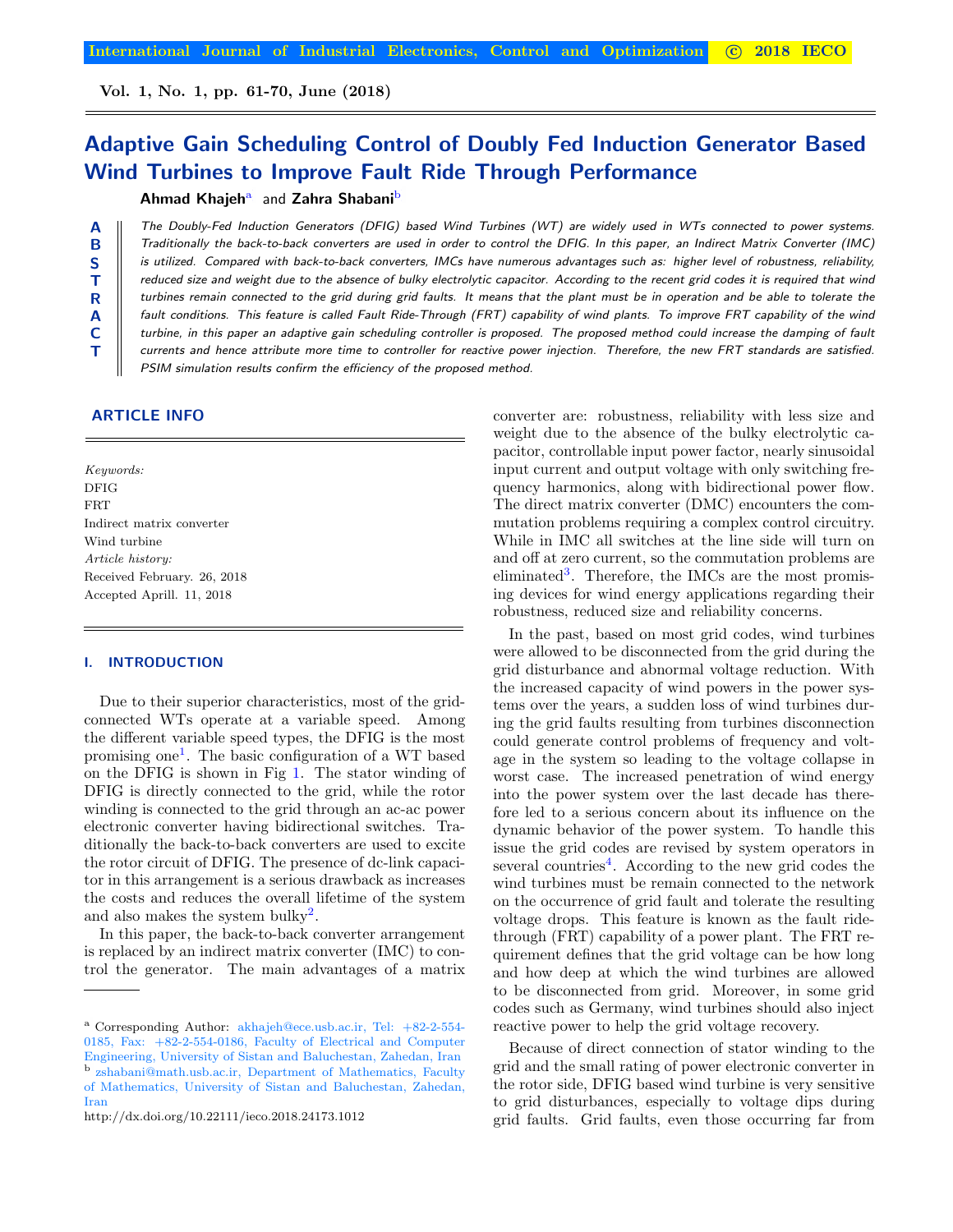the wind turbines, can cause voltage drops at the point of wind turbine connection. The abrupt drop of the grid voltage will make an increase in the current of stator windings of the DFIG. Because of the magnetic coupling between stator and rotor, this current will also flow in the rotor circuit and the power converter. At present, the back-to-back converter is the most frequently used power electronic converter in the wind turbines industry. Therefore, the most of research works have been done to enhance the FRT ability of DFIG utilizing this type of converters. So the grid faults cause over current in the rotor windings and over voltage in the dc-link capacitor hence the proper protection should be provided to safekeeping the converter. Various solutions have been proposed to solve the problem. Some of them are briefly reviewed as follows.

The most popular and reliable method is based on the use of a protective circuit known as crowbar. The crowbar consists of resistors connected to the rotor windings by means of electronic switches. In active crowbar the switches are controllable such as IGBTs whereas in passive one they are anti parallel thyristors. The active crowbar allows opening the circuit when the currents reach to safe region. The passive crowbar allows closing the circuit but not to open it until the crowbar currents reach to zero. Therefore, according to the new grid codes, the passive crowbar is not appropriate for the modern wind turbines. When a fault occurs, the rotor windings get connected to the crowbar while the converter is tripped. Several papers have discussed the implementation and control of crowbar $5-11$  $5-11$ . The crowbar can effectively protect the rotor converter under serious grid faults. But its main drawback is that, when the crowbar is activated, the rotor converter cannot control the active and reactive power during crowbar activation so, the DFIG operates as a cage induction generator, absorbing extra reactive power from the grid and deteriorates the grid voltage profile.

Another approach is to modify the rotor-side converter control system to limit the fault currents without using any extra hardware circuit<sup>[12–](#page-9-1)[19](#page-9-2)</sup>. In this method at serious grid faults, the required voltage in the rotor-side converter becomes too large and exceeds its voltage capability. Therefore, the rotor current greatly increases thus leading to converter destruction. This method is beneficial as it does not require any additional hardware but applicable only for moderate faults.

Another solution for FRT is to use an additional energy storage system (ESS) connected to the dc-link $20-23$  $20-23$ . The ESS can balance the extra power that goes through the rotor circuit during a grid fault transient, but it also requires a rotor side converter with higher current ratings having extra cost and more system complexity.

Utilizing matrix converters in DFIG wind turbines is still in research phase. Most of the works have dealt with their normal operation. Sigma-delta modulator to control IMC switches of DFIG based WT is proposed in  $24$ . By using this modulation method, torque pulsations and Supply GearBox 'DFIG Wind AC/AC Converter

<span id="page-1-0"></span>FIG. 1. Wind turbine based on the DFIG.

harmonic content of currents are reduced. Therefore, the power quality of WT is improved. The capability of the input converter to generate different virtual dc-link voltage levels is also proposed in $^{25}$  $^{25}$  $^{25}$ . This method reduces both the commutation losses of output converter and common mode voltage. Due to small voltage required around the synchronous speed, this strategy is applicable in DFIG applications.

Dynamic performance of DFIG using two-stage IMC under voltage dip condition has been discussed in  $26$  without providing any protection. As simulation results show for 80% terminal voltage sag, the stator current reaches to 2.5 pu. Without any protection method, this high current can damage the IGBT switches of the IMC. According to new FRT standards it is required the reactive power to be injected to improve the recovery of voltage during and after grid faults. Results of  $26$  indicate that, during the fault, about 0.7 pu reactive power is absorbed from the grid which make the voltage deeper. Therefore, the existing controller which is designed for normal operating condition is ineffective during fault conditions.

To solve these drawbacks and satisfy the new FRT standards, in present paper a new method is proposed to protect the IMC with DFIG following the grid faults. In this method an adaptive controller (instead of conventional PI controller) is designed. The proposed method increases the damping of rotor currents. So, the reactive power injection is achieved faster and the new FRT standard is well satisfied. The PSIM simulation results confirm the efficiency of the proposed method.

## <span id="page-1-1"></span>II. FRT REQUIREMENT

The German transmission system operator E.ON Netz was the first power system operator, who introduced grid codes for wind turbines and is followed now by many other network operators in several countries. E.ON introduces a voltage profile, the limiting curves and regions defining the FRT requirement as shown in Fig. [2](#page-2-0) Accordingly, wind turbines must stay connected even when the voltage at the point of common coupling (PCC) of the grid drops to zero. The 150 ms delay shown in Fig. [2](#page-2-0) accounts for the normal operating time of protection relays. Three-phase short circuits or fault-related symmetrical voltage dips must not lead to instability above the limit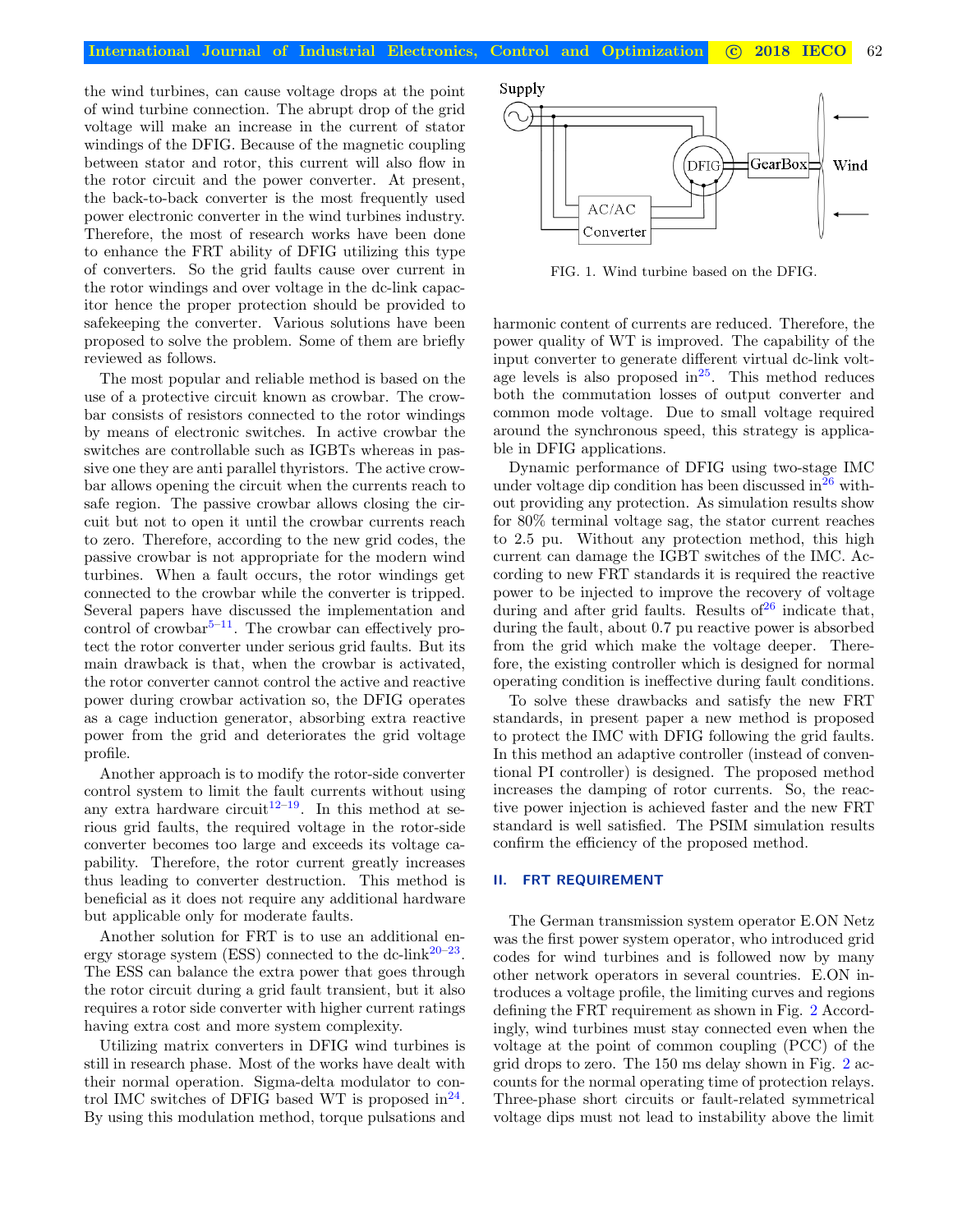

<span id="page-2-0"></span>FIG. 2. E. ON Netz LVRT requirement.

line 1 in Fig. [2](#page-2-0) or disconnection of the wind turbines from the grid. Within the shaded area and above limit line 2 in Fig. [2,](#page-2-0) FRT is also required but in case of instability a short term interruption (STI) is allowed. Below the limit line 2 in Fig. [2,](#page-2-0) no FRT is required and STI from the grid is always permissible. Here, resynchronization times of more than 2 seconds and an active power increase following fault clearance of less than 10% of the rated power per second are also possible. According to the E.ON Netz grid code, wind turbines have to provide a mandatory voltage support during voltage dips. Wind turbines have to supply 1 pu reactive current when the voltage falls below 0.5 pu.

# III. MODELING AND CONTROL OF DFIG BASED WIND TURBINE

In this section, dynamics model of both electrical and mechanical parts of DFIG based wind turbine is provided. The stator winding of DFIG is directly connected to the grid, and the rotor winding is coupled via an IMC. The IMC must handle the slip power, i.e. about 30% of the rated power of wind turbine. The speed range of the generator is typically of synchronous speed, thus providing flexibility to operate in both sub and super synchronous modes, depending on the wind conditions. The inverter of the IMC is used to control the active and reactive power of the DFIG. The rectifier of the IMC is often operated at unity power factor. Depending on the rotor speed, the IMC will either absorb power (sub-synchronous) from grid or inject power (super-synchronous) to the grid. Therefore, the IMC must have the ability of bidirectional power flow to the network.

## A. Turbine model

The mechanical power extracted by a wind turbine

from the wind is expressed by

$$
P = \frac{1}{2}A.\rho.C_p(\lambda,\beta).v_w^3
$$
 (1)

where A is the area covered by the rotor blades,  $\rho$  is the air density,  $C_p$  is the power coefficient, representing the amount of power the turbine can extract, and vw is the wind speed. The power available in the wind cannot be extracted completely. Theoretically the maximum captured power is 59% of the power available in the wind. The power coefficient is a function of the tip-speed ratio λ and the pitch angle of the rotor blades β. The tip-speed ratio is defined by

$$
\lambda = \frac{R\Omega_t}{v_w} \tag{2}
$$

Where R is the radius of the rotor blades and  $\Omega_t$  is the angular speed of the blades. For each pitch angle of the rotor blades, there is an optimum tip-speed ratio  $\lambda_{opt}$  for which  $C_p(\lambda_{opt}, \beta)$  takes a maximum value.

#### B. Drive train

Despite of the complexity of the drive train system in a real wind power plant, the dynamic model is reduced to a two- mass system. To assess the dynamic behavior the drive train needs to be considered. For modeling the drive train knowledge of gear transmission ratio, the stiffness c and the damping coefficient d of the shaft is required. The drive train system is described by

$$
T_R = J_R \cdot \frac{d\Omega_R}{dt} + (\Omega_R - \Omega_G) \cdot d + (\theta_R - \theta_G) \cdot c
$$
  
\n
$$
T_G = -J_G \cdot \frac{d\Omega_G}{dt} + (\Omega_R - \Omega_G) \cdot d + (\theta_R - \theta_G) \cdot c
$$
 (3)  
\n
$$
\Omega_G = G\Omega_R
$$

Where T is torque, J is moment of inertia,  $\Omega$  is angular speed, and  $\gamma$  is angle. Subscripts R and G represent rotor and generator side respectively.

#### C. DFIG model

For DFIG modeling a fifth-order dynamic model of the DFIG is used in this paper. The model in a two-axis  $d-q$ synchronous reference frame given by

<span id="page-2-1"></span>
$$
v_{sd} = R_s i_{sd} + \frac{d\Psi_{sd}}{dt} - W_s \psi_{sq}
$$
  

$$
v_{sq} = R_s i_{sq} + \frac{d\Psi_{sq}}{dt} + W_s \psi_{sd}
$$
  

$$
v_{rd} = R_r i_{rd} + \frac{d\Psi_{rd}}{dt} - (W_s - W_r) \psi_{rq}
$$
  

$$
v_{rq} = R_r i_{rq} + \frac{d\Psi_{rq}}{dt} + (W_s - W_r) \psi_{rd}
$$
  

$$
T_{em} = \frac{p}{2} (\psi_{rq} i_{rd} - \psi_{rd} i_{rq})
$$
 (4)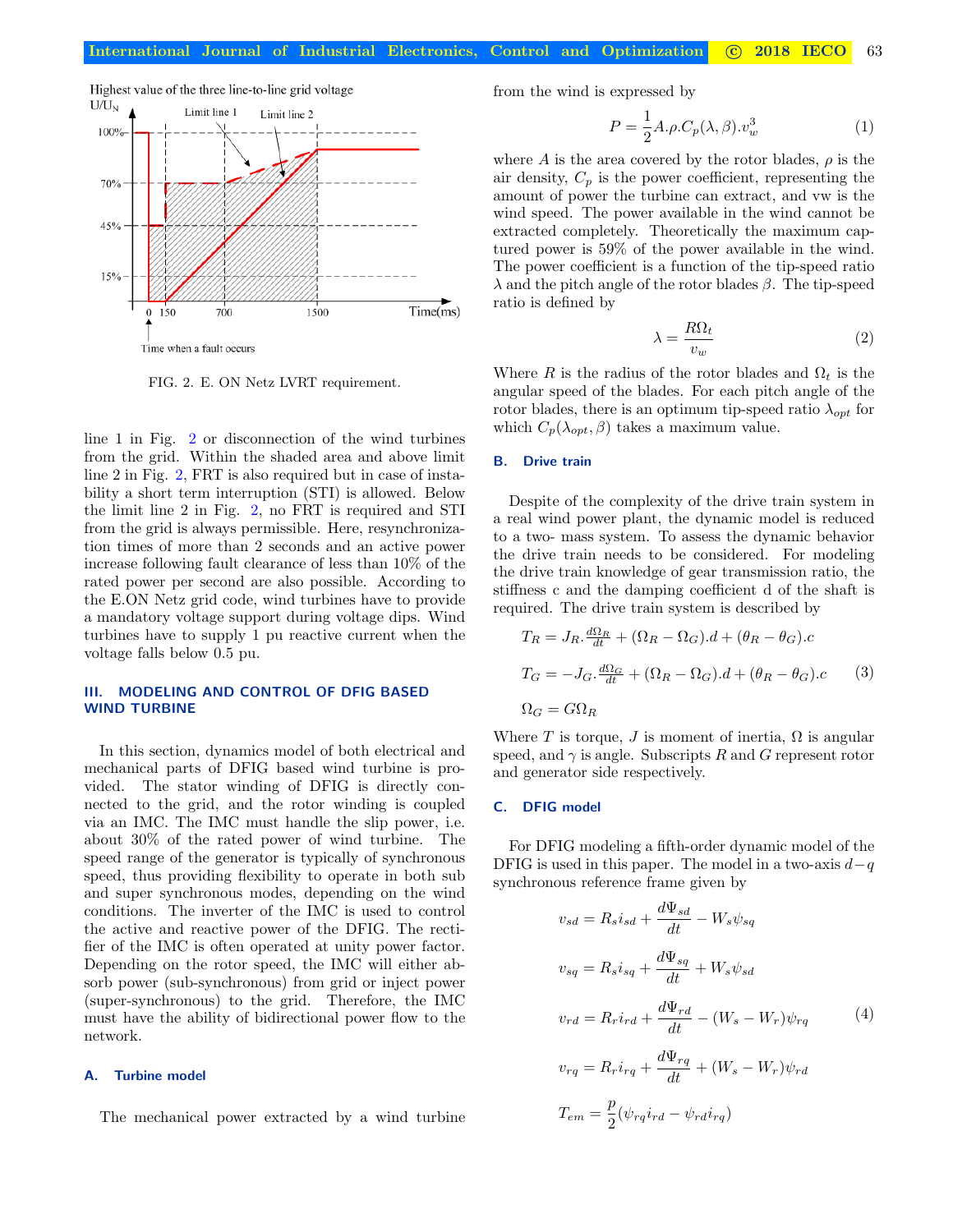

<span id="page-3-2"></span><span id="page-3-0"></span>FIG. 3. Indirect matrix converter topology.

$$
\psi_{sd} = L_s i_{sd} + L_m i_{rd}
$$
\n
$$
\psi_{sq} = L_s i_{sq} + L_m i_{rq}
$$
\n
$$
\psi_{rd} = L_m i_{sd} + L_r i_{rd}
$$
\n
$$
\psi_{rq} = L_m i_{sq} + L_r i_{rq}
$$
\n
$$
L_s = L_{ls} + L_m
$$
\n
$$
L_r = L_{lr} + L_m
$$

In these equations,  $R_s$ ,  $R_r$ ,  $L_s$ ,  $L_r$ ,  $L_{ls}$ , and  $L_{lr}$  are the resistors and inductors of the stator and rotor windings,  $L_m$  is the magnetizing inductance,  $v_{sd}$ ,  $v_{sq}$ ,  $v_{rd}$ ,  $v_{rq}$ ,  $i_{sd}$ ,  $i_{sq}$ ,  $i_{rd}$ ,  $i_{rq}$ ,  $\psi_{sd}$ ,  $\psi_{sq}$ ,  $\psi_{rd}$ , and  $\psi_{rq}$ , are d and q components of the space vectors of the stator and rotor voltages, currents, and fluxes respectively,  $W_s$  is the synchronous speed of generator,  $W_r$  is the electrical speed of rotor, and  $p$  is the number of poles.

#### D. Indirect Matrix Converter

Due to the numerous advantages of matrix converters over back to back converters, in this paper the IMC is used to control the DFIG. An IMC consists of a rectification part on the input side and an inversion part on the output side, connected via fictitious dc-link as shown in Fig. [3.](#page-3-0) For purposes of analysis, we can assume that the switching frequency is far greater than the fundamental frequency of both the input voltage and output current. Thus during each switching cycle, it is assumed that both input voltage and output current are constant.

The rectifier has six bidirectional switches with the ability of conducting current and blocking voltage in both directions. The rectifier side objective is to achieve maximum positive voltages at the fictitious dc-link and sinusoidal input currents. Usually the grid side converter of DFIG exchanges zero reactive power at the grid point. In order to obtain maximum dc-link voltage, the input phase voltage which has the highest absolute value is connected to the positive or negative rail of the dc-link at 60 degree intervals depending on its polarity. To achieve sinusoidal current and unity power factor at the input side,



<span id="page-3-1"></span>FIG. 4. Space vectors of the input current.

regardless of the load type, the other two phase voltages modulated so that the reference current space vector be in phase with the voltage space vector. Space vectors of the input current are shown in Fig. [4.](#page-3-1) Assume the input voltages are

$$
v_a = V_m \cos \theta_a = V_m \cos(w_i t)
$$
  

$$
v_b = V_m \cos \theta_b = V_m \cos(w_i t - \frac{2\pi}{3})
$$
 (6)  

$$
v_c = V_m \cos \theta_c = V_m \cos(w_i t + \frac{2\pi}{3})
$$

where Vm is the maximum of the input phase voltage and wi is the angular frequency. In order to achieve unity power factor at the input side, the input currents must be in phase with the input voltages. Therefore, input currents are as follows

$$
I_a = I_m \cos(w_i t)
$$
  
\n
$$
I_b = I_m \cos(w_i t - \frac{2\pi}{3})
$$
\n
$$
I_c = I_m \cos(w_i t + \frac{2\pi}{3})
$$
\n(7)

where Im is the maximum of the input current. On the rectifier side always two switches, one from top and another from the bottom, are ON and the others are OFF.

To calculate the duty cycle of each switch, first the angle of the input voltage space vector is obtained. This is the reference angle of the current space vector to obtain the unity power factor. Due to the angle, the section of the reference current space vector is determined from Fig. [4.](#page-3-1) Then the current reference vector can be built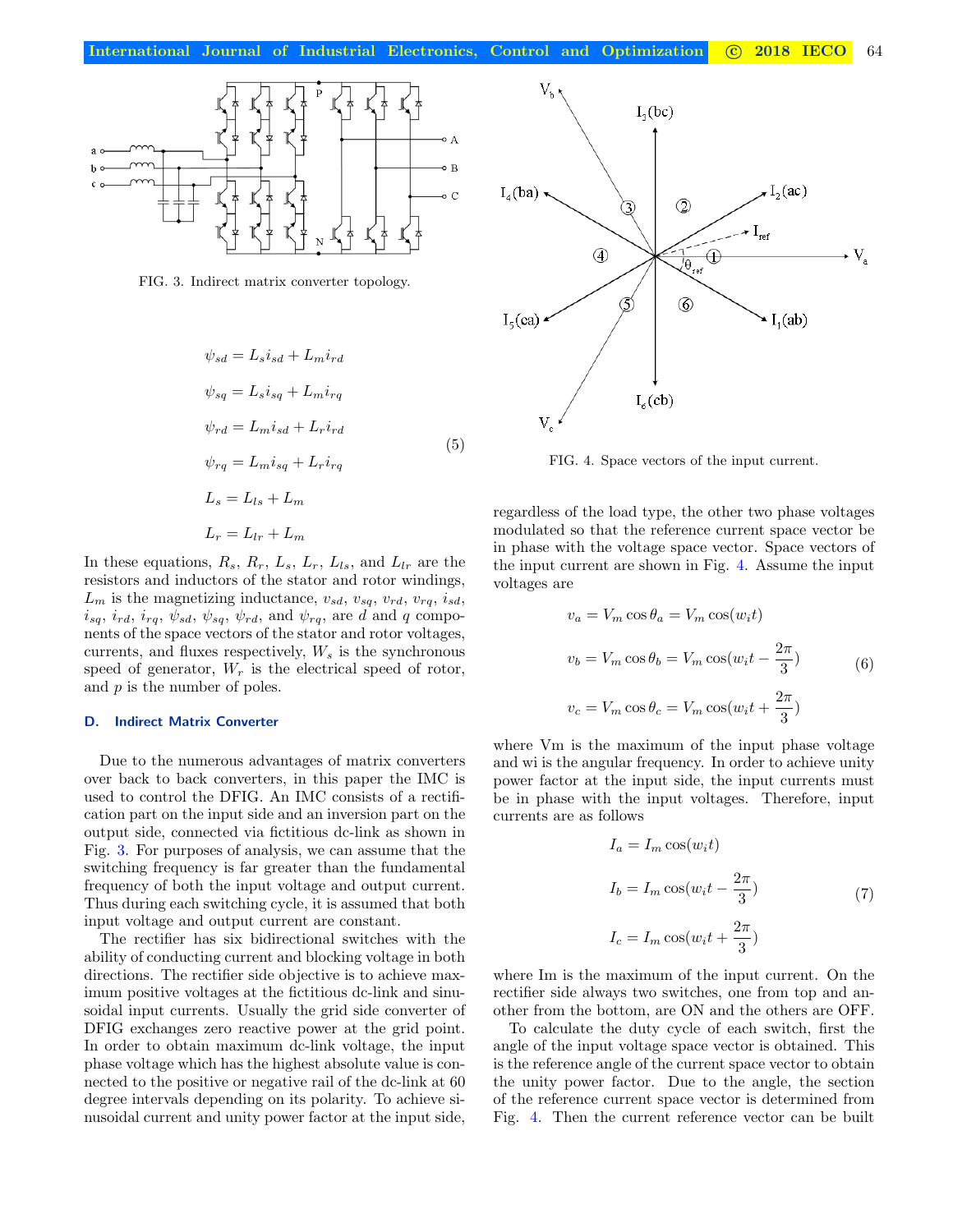using two adjacent vectors of each section. For example, when the reference current space vector is located in the first section, two adjacent vectors are ab and ac. In this section, voltage of phase a has the highest absolute value. Therefore, in 60 degree duration of this section, the top switch of phase a is ON and the bottom switches of phases b and c get modulated. Vector ab means the top switch of phase a and the bottom switch of phase b are ON, and ac means the top switch of phase a and the bottom switch of phase c are ON and so on.

So in one period of switching frequency in this section, input currents are as follows

$$
i_a = (d_{ab} + d_{ac})i_{dc}
$$
  
\n
$$
i_b = -d_{ab}i_{dc}
$$
  
\n
$$
i_c = -d_{ac}i_{dc}
$$
\n(8)

where  $d_{ab}$  and  $d_{ac}$  are the duty cycles of  $I_1(ab)$  and  $I_1(ac)$ respectively, and  $i_d c$  is the dc-link current. As only the active vectors are used, the following relationships hold

$$
d_{ab} + d_{ac} = 1 \Rightarrow i_a = i_{dc} \tag{9}
$$

Therefore, the duty cycles of active vectors in the section one are given by

$$
d_{ab} = -\frac{i_b}{i_a} d_{ac} = -\frac{i_c}{i_a} \tag{10}
$$

The duty cycles in the other sections are obtained similarly. Based on this modulation method in the rectifier stage, the average fictitious dc-link voltage in each period is

$$
V_{dc} = \frac{3.V_m}{2.\left|\cos(\theta_{in})\right|}
$$
\n
$$
|\cos(\theta_{in})| = \max(|\cos(\theta_a)|, |\cos(\theta_b)|, |\cos(\theta_c)|)
$$
\n(11)

where  $\theta_{in}$  is the angle of the input voltage space vector. On the output stage, the space vector modulation (SVM) is used to generate the required rotor voltage space vector by currents controllers. Inverter voltage space vectors along with the reference vector are shown in Fig. [5.](#page-4-0)

Duty cycles of active vectors on the inverter stage are as follow

$$
d_{\alpha} = k \cdot \sin(60^{\circ} - \theta_i)d_{\beta} = k \cdot \sin(\theta_i) \tag{12}
$$

where  $k$  is the modulation index and is given by

$$
k = \frac{2.|\cos(\theta_{in})| \cdot \hat{V}_r}{\sqrt{3}.V_m}
$$
\n(13)

where  $V_r$  is the absolute of the reference voltage. Considering modulation of both the input and output sides, the final duty cycles of active vectors are

$$
d_{\alpha\gamma} = d_{\gamma}.d_{\alpha}d_{\beta\gamma} = d_{\gamma}.d_{\beta}
$$
  
\n
$$
d_{\alpha\delta} = d_{\delta}.d_{\alpha}d_{\beta\delta} = d_{\delta}.d_{\beta}
$$
\n(14)



<span id="page-4-0"></span>FIG. 5. Space vectors of the output voltage.

where  $d_{\gamma}$  is the first vector of the rectifier section and  $d_{\delta}$ is the second vector of the rectifier section. Finally, the duty cycles of the zero vectors are calculated as

$$
d_0 = 1 - (d_{\gamma} + d_{\delta}).(d_{\alpha} + d_{\beta})
$$
  

$$
d_{0\gamma} = \frac{d_{\gamma}}{(d_{\gamma} + d_{\delta})}d_0 d_{0\delta} = \frac{d_{\delta}}{(d_{\gamma} + d_{\delta})}d_0
$$
 (15)

#### IV. VECTOR CONTROL OF DFIG

The goal of the DFIG controller is the independent control of the stator active and reactive power. The active power reference is determined by MPPT algorithm and the reactive power is set in order to achieve the desired power factor. Stator flux d-q reference frame is the most widely used DFIG vector control in the wind turbine applications. Thus, the inverter of IMC is controlled in a stator flux d-q reference frame, with the d-axis oriented along the stator flux vector position. For this reference frame selection, the DFIG model can be written as

<span id="page-4-1"></span>
$$
\psi_s = \psi_{sd}, 0 = \psi_{sq} \tag{16}
$$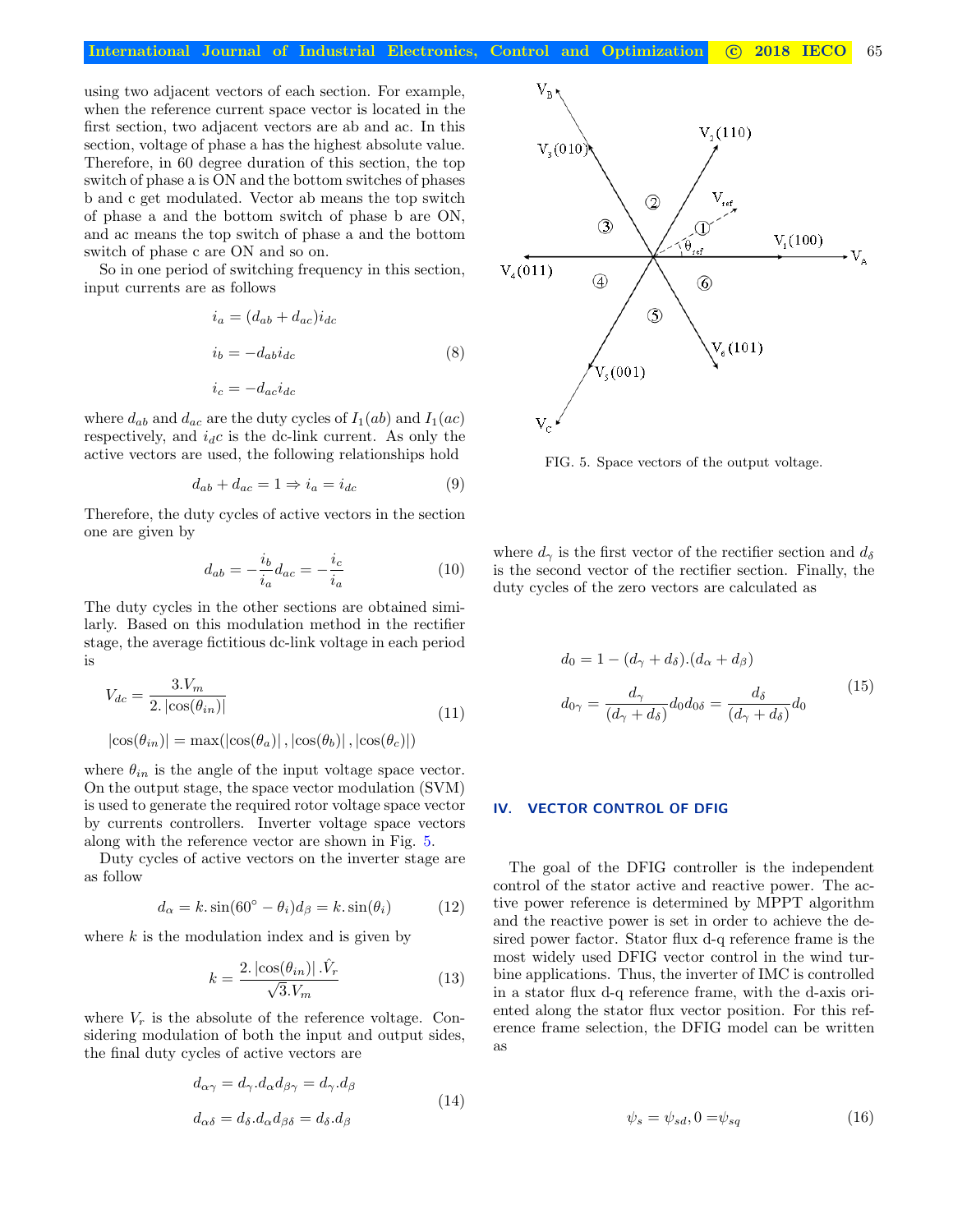Substituting  $(16)$  into  $(5)$ , we obtain

$$
\begin{aligned}\ni_{ds} &= \frac{1}{L_s} (\psi_s - L_m i_{dr}) \\
i_{qs} &= -\frac{L_m}{L_s} i_{qr} \\
\psi_{dr} &= \sigma L_r i_{dr} + \frac{L_m}{L_s} \psi_s \\
\psi_{qr} &= \sigma L_r i_{qr} \\
\sigma &= 1 - \frac{L_m^2}{L_s L_r}\n\end{aligned} \tag{17}
$$

In these equations,  $\sigma$  is the leakage factor. These equations are derived by assuming that the power grid is infinite, so the voltage and frequency are constant. Therefore, the dynamic of the stator flux does not need to be considered, and the stator flux is constant. These assumptions yield

<span id="page-5-1"></span>
$$
\frac{d\psi_{sd}}{dt} = \frac{d\psi_{sq}}{dt} = \frac{d\psi_s}{dt} = 0\tag{18}
$$

In DFIG, the rotor voltages are control variables which control the rotor currents. Substituting [\(17\)](#page-5-0) into [\(4\)](#page-2-1), rotor voltages can be written as

$$
v_{dr} = R_r i_{dr} + \frac{d}{dt} (\sigma L_r i_{dr} + \frac{L_m}{L_s} \psi_s)
$$

$$
- (W_s - W_r)(\sigma L_r i_{qr})
$$

$$
v_{qr} = R_r i_{qr} + \frac{d}{dt} (\sigma L_r i_{qr})
$$

$$
+ (W_s - W_r)(\sigma L_r i_{dr} + \frac{L_m}{L_s} \psi_s)
$$
(19)

In dynamic performance analysis of the overall system, cross-coupling terms in [\(19\)](#page-5-1) are added to control loops as feed-forward compensation terms. The stator active and reactive power can be calculated as

$$
P_s = \frac{3}{2} (v_{ds} i_{ds} + v_{qs} i_{qs})
$$
  

$$
Q_s = \frac{3}{2} (v_{qs} i_{ds} - v_{ds} i_{qs})
$$
 (20)

In steady state, the stator flux is proportional to the grid voltage. Neglecting the small voltage drop in the stator resistance yields

<span id="page-5-2"></span>
$$
V_s = v_{qs}, 0 = v_{ds}
$$
  

$$
|Vs| \simeq w_s |\psi_s|
$$
 (21)

Thus, when orienting the d-axis with the stator flux, the voltage aligns with the q-axis. Combining  $(21)$  and  $(16)$ 

<span id="page-5-0"></span>

<span id="page-5-4"></span>FIG. 6. Schematic diagram of vector control of DFIG.

with  $(20)$ , we obtain

<span id="page-5-5"></span>
$$
P_s = \frac{3}{2} v_{ds} i_{ds} = -\frac{3}{2} V_s \frac{L_m}{L_s} i_{qr}
$$
  

$$
Q_s = \frac{3}{2} v_{qs} i_{ds} = \frac{3V_s}{2L_s} (\psi_s - L_m i_{dr})
$$
 (22)

The above equations clearly show that under the stator flux orientation, the active and reactive powers are decoupled and can be controlled via the rotor currents. By means of  $i_{qr}$ , we can control the active power while the reactive power can be controlled via the  $i_{dr}$ . Using the above equations, the reference currents can be calculated from the desired powers. The schematic diagram of stator flux based vector control of DFIG is shown in Fig. [6.](#page-5-4)

# <span id="page-5-3"></span>V. ADAPTIVE CONTROL

Traditionally, the controllers are proportional-integral (PI) types and tuning their parameters is based on assuming the stator voltage to be ideal. Therefore, the rate of change of stator flux linkage in [\(4\)](#page-2-1) is often neglected which is equivalent to neglect the stator electric transients. Considering the cross-coupling terms as feed-forward compensation terms in controller loops, the DFIG model can be simplified to a first order model in d-q axis. The controller based on this first-order model works well in normal operating conditions. But, in fault conditions and the DFIG terminal voltage drops such assumption is not valid. For more precise modeling of a DFIG in fault situations, the derivative terms of stator flux linkage should be taken into account. Therefore, by applying the stator flux derivatives into the rotor voltage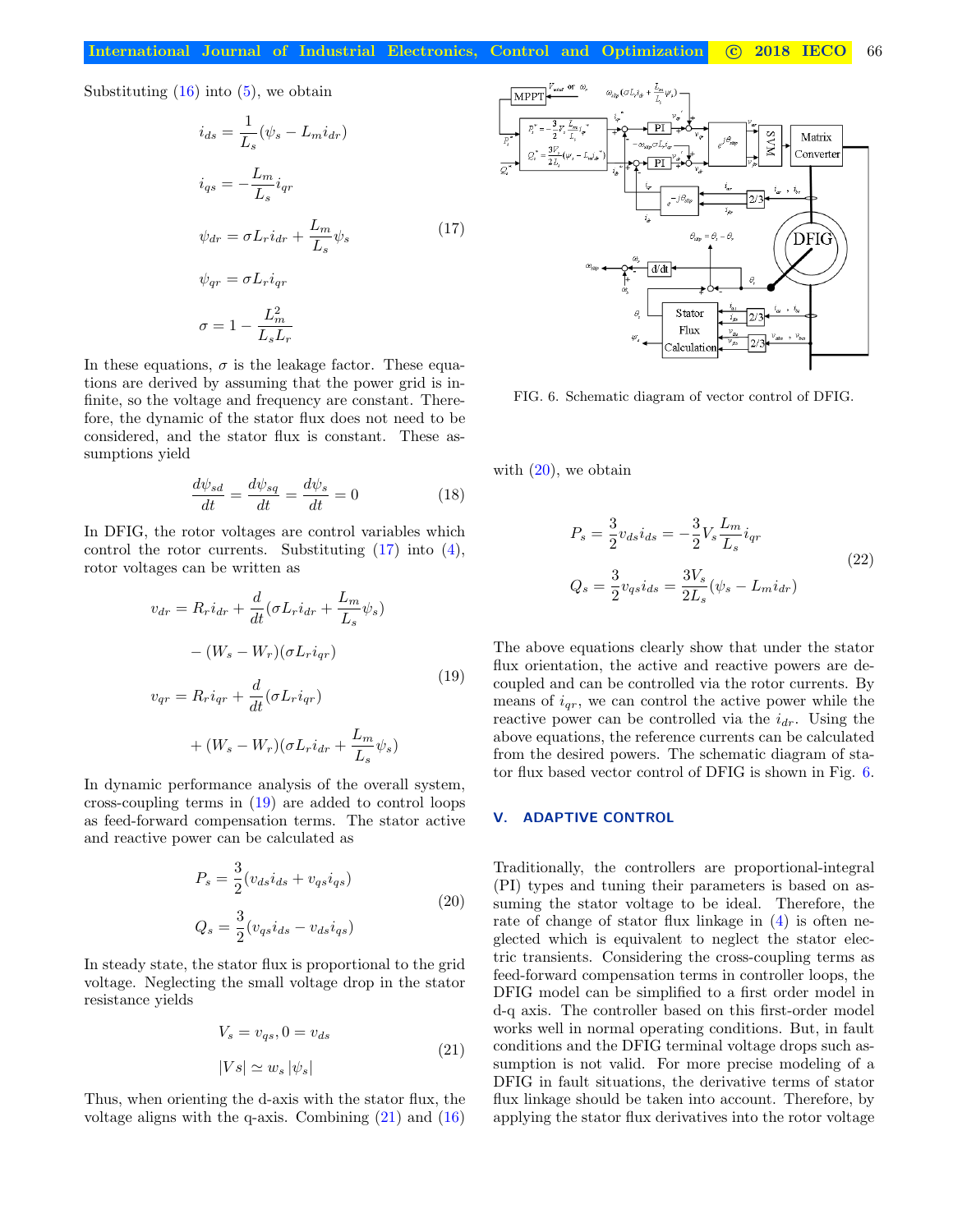equations, [\(19\)](#page-5-1) is modified as below

$$
v_{rd} = R_r i_{rd} + L_{\sigma r} \frac{di_{rd}}{dt} - w_{slip} L_{\sigma r} i_{rq}
$$

$$
- w_{slip} \frac{L_m}{L_s} \psi_{sq} + \frac{L_m}{L_s} \frac{d\psi_{sd}}{dt}
$$

$$
v_{rq} = R_r i_{rq} + L_{\sigma r} \frac{di_{rq}}{dt} + w_{slip} L_{\sigma r} i_{rd}
$$

$$
+ w_{slip} \frac{L_m}{L_s} \psi_{sd} + \frac{L_m}{L_s} \frac{d\psi_{sq}}{dt}
$$
(23)

By combining  $(5)$  and  $(23)$  one can conclude that considering the derivatives of the stator flux linkage in fault conditions, the dynamic model of the DFIG will be modified. As a result, in fault conditions the PI parameters should be altered. Therefore, in our proposed method two sets of PI parameters are designed and tuned specifically for normal and fault conditions and stored in a look up table. The default PI parameters are for normal operation. On the occurrence of a fault the parameters of PI controller is updated via look-up table. The block diagram of the proposed control scheme is depicted in Fig. [7.](#page-6-1) The proposed control system can adapt itself to changes of DFIG dynamics and achieve a good dynamic performance in both normal and fault conditions.

#### A. Normal Operation

Simulations are carried out in PSIM environment to investigate the effects of switching. However, the outputs from PSIM are sent to MATLAB for presenting more clear graphical results. The studied system is a 1.5 MW wind turbine. The wind turbine, gearbox, and DFIG parameters are provided in Appendix. To analyze the dynamic performance and MPPT algorithm for extracting the maximum power at any wind speed, the DFIG wind turbine excited by indirect matrix converter in normal operation mode is simulated. The simulation result presented in Fig. [8.](#page-7-0) To investigate the performance of MPPT algorithm and change of the active power reference, it is assumed the wind turbine moment of inertia to be 10% of its real value for reducing the simulation time. Total simulation time in this part is 3 seconds. Wind speed is considered as variable and at  $t = 1.6$  s has been reduced to 6 m/s. Speed starts to reduce due to a sharp reduction in turbine mechanical torque as shown in Fig. [8a](#page-7-0) The stator active power with the reference value is shown in Fig. [8b](#page-7-0). One of the advantages of the DFIG wind turbine is the independent control of active and reactive power. Referring to [\(22\)](#page-5-5) the stator reactive power corresponds to d-axis component of the rotor current. Fig. [8c](#page-7-0) shows the d-axis component of the rotor current with its reference value. At  $t = 1$  s reactive power reference value is changed to 0.6 pu and at  $t = 2$  s is set to zero. Fig. [8c](#page-7-0) shows that the d-axis component of the rotor current well tracks the reference value and

<span id="page-6-0"></span>

<span id="page-6-1"></span>FIG. 7. Block diagram of proposed control scheme simulation results.

controller renders a good dynamic performance in normal operation. The rectifier of indirect matrix converter is controlled so that the input voltage and current are in phase. Fig. [8d](#page-7-0) shows the stator and rotor currents of phase a. As can be seen from this figure the frequency of the rotor current is proportional to slip and becomes dc-current around synchronous speed.

## B. Fault Condition

In this section performance of a DFIG wind turbine is simulated under fault conditions. As was mentioned in section [II](#page-1-1) according to FRT standard of Germany, wind turbines must remain connected to grid following occurrence of grid faults. Moreover, they must also inject reactive power to help the grid for voltage recovery. To simulate the fault condition, at  $t = 0.7$  s the grid voltages are dropped by 50% for 300 ms as shown in Fig. [9.](#page-7-1) Fig. [10](#page-7-2) shows the rotor currents in this case while controller is designed for normal operation without any protection. For such voltage sag, the rotor currents are increased to 1.6 pu. In the absence of any protecting device, these high currents can destroy the IGBT switches of the IMC. Fig. [11](#page-8-5) shows the rotor currents when the proposed adaptive control system is in operation. Crowbar activation signal is obtained from comparison of rotor currents with a threshold value defined by the maximum sustainable current of IGBT switches. In this simulation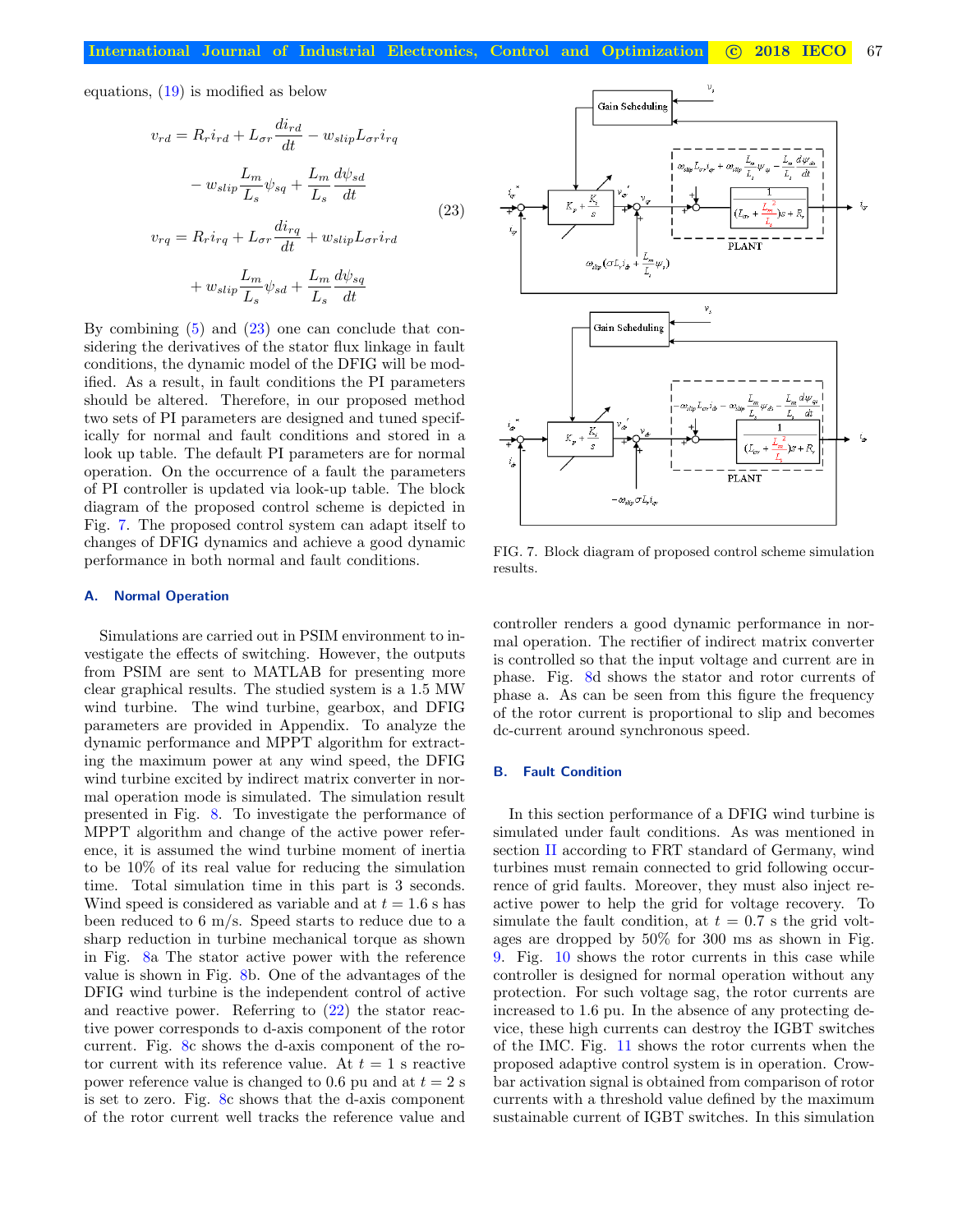

<span id="page-7-0"></span>FIG. 8. Simulation of DFIG wind turbine excited by IMC in normal operation mode: (a) rotor speed, (b) active power, (c) rotor d-axis current and (d) stator and rotor currents.



<span id="page-7-1"></span>FIG. 9. Grid voltages.

the threshold value is set to 1.4 pu. When the rotor current is greater than the threshold value, the crowbar is activated.

Therefore, as shown in Fig. [11](#page-8-5) the rotor fault currents are always in the safe operating area of IGBT switches. The proposed adaptive controller, in compare with conventional PI controller, provides rapid currents damping. For the studied system the settling time reduces from 200 ms to 100 ms and makes it possible to inject reactive power more quickly as required by new FRT standards. Crowbar activation signal presented in Fig. [11c](#page-8-5), shows that crowbar will instantly be activated if the rotor currents exceed the threshold value. In contrast to conventional PI controller, in the proposed controller the crowbar is active for a shorter time, so for most of the



<span id="page-7-2"></span>FIG. 10. Rotor currents in fault condition, with the controller designed for normal operation: (a) rotor d-axis current and (b) rotor three phase currents.

time during fault, the control system of DFIG is in operation injecting reactive power to grid. In order to meet the new FRT standards, during fault the references of the active and reactive powers are set as 0.0 pu and 1.0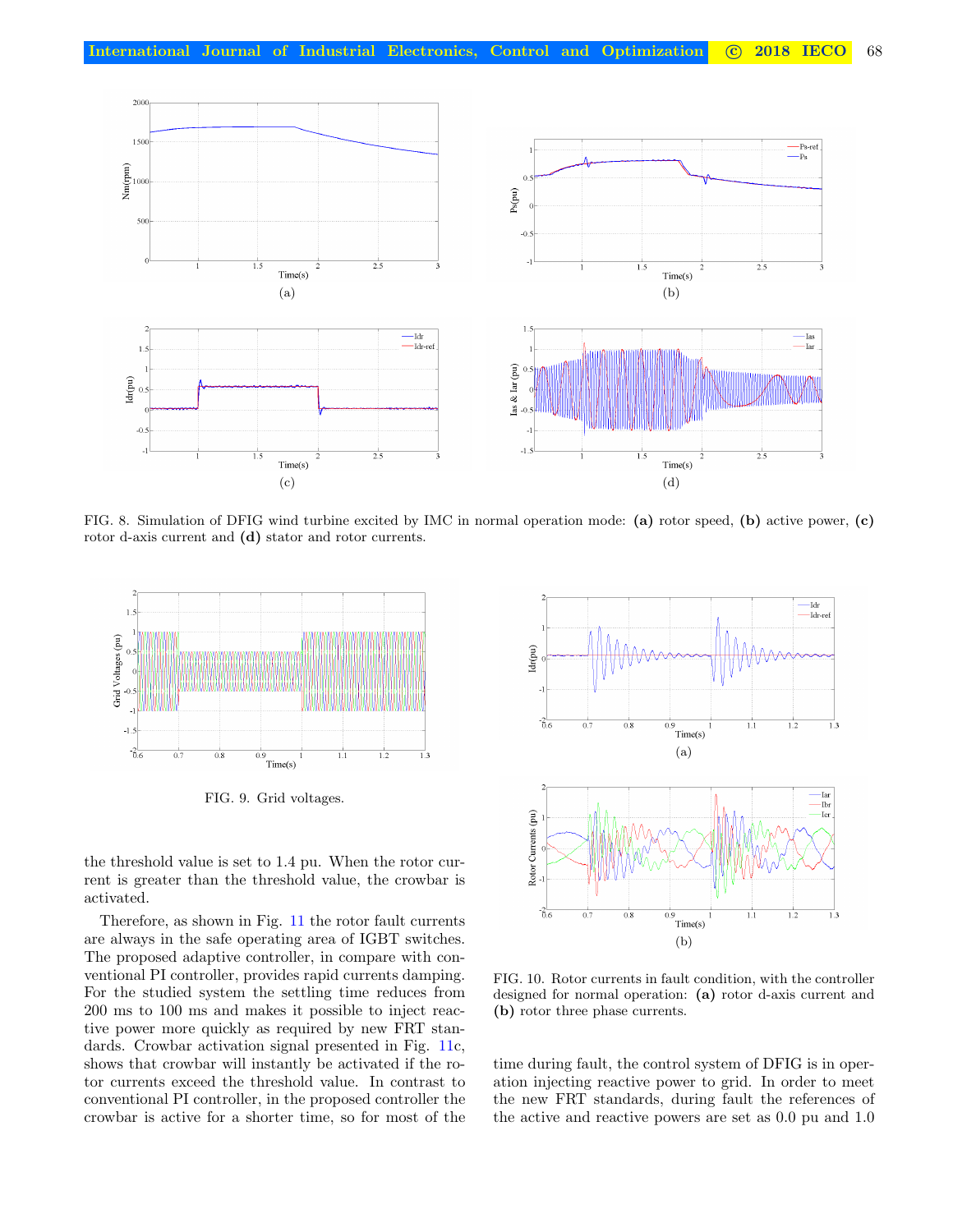

<span id="page-8-5"></span>FIG. 11. Rotor currents in fault condition, with the proposed method: (a) rotor d-axis current, (b) rotor three phase currents and (c) crowbar activation signal.

pu, respectively. As can be seen from Fig. [11,](#page-8-5) injection of 1.0 pu reactive current is realized in comply with FRT standard.

# VI. CONCLUSIONS

To enhance the LVRT capability of DFIG wind turbines based on indirect matrix converters (IMCs), in this paper a new method is proposed. This method consists of an adaptive gain scheduling controller instead of conventional PI controller. In this approach not only the IMC is protected against large fault currents but the rapid currents damping is also provided. The activation time of crowbar is considerably reduced so, the control system can be in operation most of the fault duration. Therefore, the immediate reactive power injection is

realized to help voltage recovery in order to satisfy the new FRT standards. Simulation results confirm the efficiency of the proposed method.

## APPENDIX

Parameters of the studied system are as follows.

Wind turbine:

$$
P_{nom} = 1.5 \ MW
$$
  
Base Wind Speed = 12 m/s

Moment of inertia  $= 1.2$  Mkg.m<sup>2</sup>

Gearbox:

 $n_1/n_2 = 1/100$ 

DFIG:

$$
P_{nom} = 1.5 \, MW, \, V_{nom} = 690 \, V
$$
\n
$$
f_{nom} = 50 \, Hz, \, R_s = 10.3 \, m\Omega
$$
\n
$$
R_r = 8.28 \, m\Omega, \, L_{ls} = 0.2801 \, mH
$$
\n
$$
L_{lr} = 0.1177 \, mH, \, L_m = 26.96 \, mH
$$
\n
$$
P = 6, \, J = 116 \, Kg.m^2
$$

## **REFERENCES**

- <span id="page-8-0"></span><sup>1</sup> "World Wind Energy Report 2010," Report. World Wind Energy Association. [Online]. Available: http://www.wwindea.org, Aprill 2011.
- <span id="page-8-1"></span><sup>2</sup>L. H. Hansen, L. Helle, F. Blaabjerg, E. Ritchie, S. Munk-Nielsen, H. Bindner, P. Sorensen and B. Bak-Jensen, "Conceptual survey of Generators and Power Electronics for Wind Turbines,"Riso National Laboratory, Roskilde, Denmark, December 2001.
- <span id="page-8-2"></span><sup>3</sup>L. Wei and T. A. Lipo, "A novel matrix converter topology with simple commutation,"Industry Applications Conference, 2001. Thirty-Sixth IAS Annual Meeting. Conference Record of the 2001 IEEE, pp.1749-1754 Sept. 30 2001-Oct. 4 2001.
- <span id="page-8-3"></span><sup>4</sup>G. Michalke, "Variable Speed Wind Turbines- Modeling, Control, and Impact on Power Systems,"PhD Thesis, Riso National Laboratory, 2008.
- <span id="page-8-4"></span><sup>5</sup>Z. Cheng and Y. Gangui, "Study on transient performance of doubly fed induction generator with crowbar during three-phase voltage dips,"2015 9th International Conference on Power Electronics and ECCE Asia (ICPE-ECCE Asia), Seoul, pp. 373-376, 2015.
- <sup>6</sup>S. Yang, T. Zhou, X. Zhen, X. Zhang, R. Shao and L. Chang, "A SCR crowbar commutated with rotor-side converter for doubly fed wind turbines,"2015 IEEE 6th International Symposium on Power Electronics for Distributed Generation Systems (PEDG), Aachen, pp. 1-7, 2015.
- <sup>7</sup>M. A. Chowdhury, A. H. M. Sayem, W. Shen and K. S. Islam, "Robust active disturbance rejection controller design to improve low-voltage ride-through capability of doubly fed induction generator wind farms,"in IET Renewable Power Generation, vol. 9, no. 8, pp. 961-969, 2015.